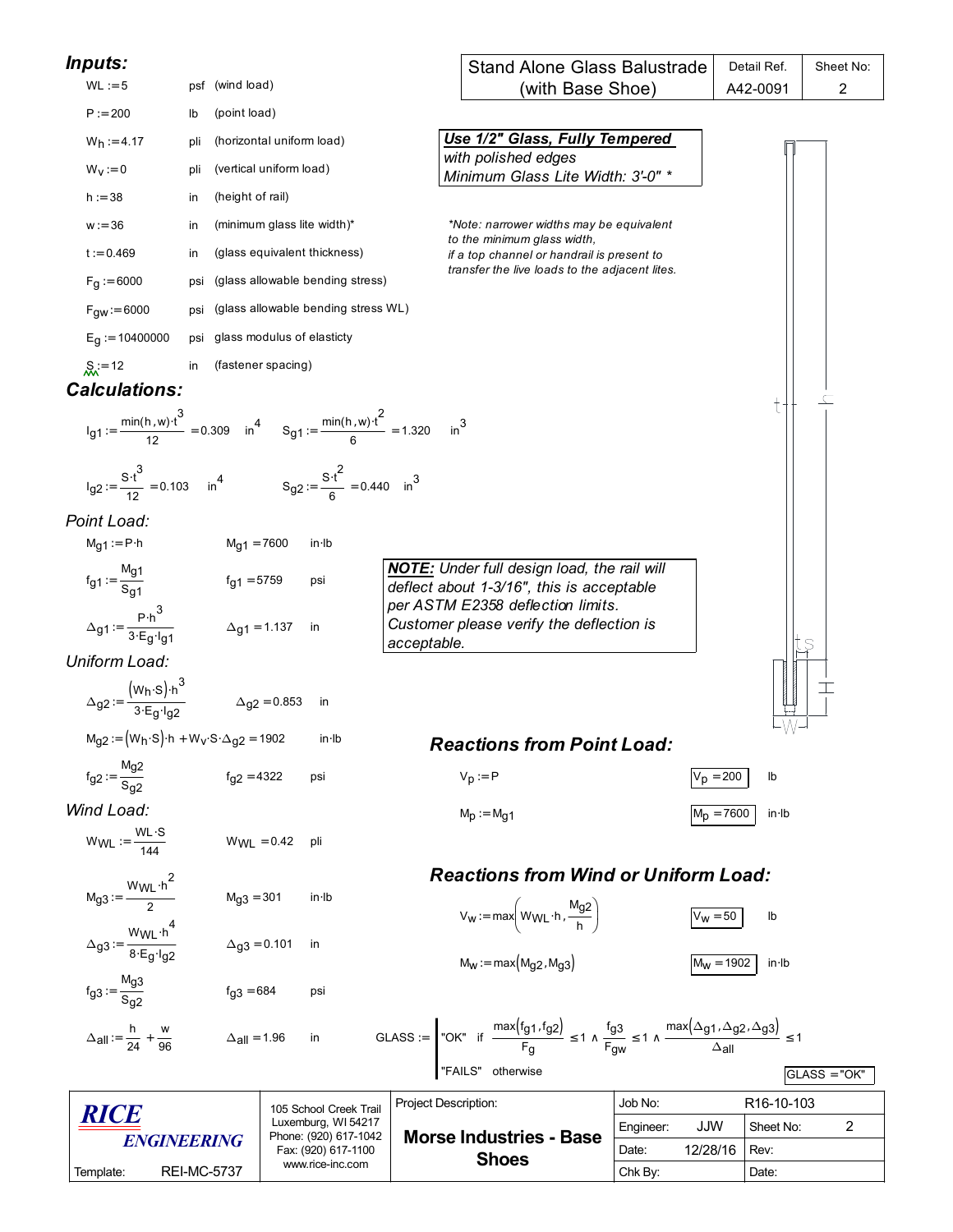# *Inputs:*

| $M = 4$             |    | (Number of Fasteners Effective at Ends) |
|---------------------|----|-----------------------------------------|
| $t_{\rm S} := 0.75$ | in | (Wall Thickness of Shoe)                |
| $M = 4.118$         | in | (Height of Base)                        |
| $M_{\rm N} = 2.5$   | in | (Width of Base)                         |
| $w = 36$            | in | (Minimum Glass Lite Width)              |
| $C_f = 0.85$        |    | (Crushing Factor Required)              |

 $C_f := 0.85$ **Outputs:** (From Previous Sheet)

| $V_{\rm D} = 200$ | lb    | (Shear From Point Load)                  |
|-------------------|-------|------------------------------------------|
| $M_D = 7600$      | in Ib | (Moment From Point Load)                 |
| $V_W = 50$        | lb    | (Shear From Wind/Uniform Load)           |
| $M_W = 1902$      | in Ib | (Moment From Wind/Uniform Load)          |
|                   |       |                                          |
| $S = 12$          | in    | (Fastener Spacing)                       |
| $h = 38$          | in    | (Height From Top of Rail to Top of Base) |

# *Calculations:*

| $M_{tot1} := M_p + V_p \cdot H$ | M <sub>tot1</sub> = 8424 | $in$ lb |
|---------------------------------|--------------------------|---------|
| $M_{tot2} := M_W + V_W$ H       | $M_{tot2} = 2108$        | $in$ lb |

# *Anchors to Concrete:*

| $M_1 := \frac{M_{tot1}}{N} \cdot 1.6 (3)$ | $M_1 = 10108$ in Ib |    |
|-------------------------------------------|---------------------|----|
| $V_1 := \frac{v_p}{N} \cdot 1.6(3)$       | $V_1 = 240$         | Ib |
| $M_2 := M_{tot2} \cdot 1.6 \cdot (3)$     | $M_2 = 10116$ in Ib |    |
| $V_2 := V_W 1.6(3)$                       | $V_2 = 240$         | lb |

## *\*\*SEE HILTI PROFIS OR POWERS PDA DATA\*\**

| Use 1/2" Dia. SS Hilti Kwik Bolt TZ or Equal        |  |  |  |  |  |  |
|-----------------------------------------------------|--|--|--|--|--|--|
| 300 Series Stainless Steel                          |  |  |  |  |  |  |
|                                                     |  |  |  |  |  |  |
| Embedment: 3-5/8" Min.                              |  |  |  |  |  |  |
| Edge Distance: 4"                                   |  |  |  |  |  |  |
| 2nd Edge Distance: 4"                               |  |  |  |  |  |  |
| Spacing: 12"                                        |  |  |  |  |  |  |
| Min. Slab Thickness: 8"                             |  |  |  |  |  |  |
| Concrete Strength: f'c= 4,000 psi, Cracked Concrete |  |  |  |  |  |  |
| **Install per Manufacturer's instructions**         |  |  |  |  |  |  |

| <b>Stand Alone Glass Balustrade</b> | Detail Ref. | Sheet No: |
|-------------------------------------|-------------|-----------|
| (with Base Shoe)                    | A42-0091    | 2 A       |



# *Base Shoe Analysis:*



# *Use Extruded Aluminum Base Shoe As Shown*  $6005$ -T5 Alloy Minimum

# *Anchors to Steel:*

| $V_3 := \frac{V_p}{N}$<br>$V_3 = 50$<br>lb<br>$T_2 := \frac{M_{tot2}}{W \cdot 0.5 \cdot C_f}$<br>$T_2 = 1984$<br>lb<br>$V_4 = 50$<br>lb<br>$V_4 := V_w$<br>$T_{\text{all}} = 5676$<br>$T_{\text{all}} = 5676$<br>lb<br>$V_{\text{All}} = 2984$<br>$V_{all} = 2984$<br>lb<br>$I := \left(\frac{\max(V_3, V_4)}{V_2} \right)^2 + \left(\frac{\max(T_1, T_2)}{T_2} \right)^2$<br>$I = 0.12$ < 1.0<br>Use 1/2-13 S.S. Cap Screws @ 12" O.C.<br>(300 Series S.S., Cond. CW, $Fy = 65$ ksi) | $T_1 := \frac{M_{tot1}}{N \cdot W \cdot 0.5 \cdot C_5}$ | $T_1 = 1982$ | lb |  |  |  |  |
|---------------------------------------------------------------------------------------------------------------------------------------------------------------------------------------------------------------------------------------------------------------------------------------------------------------------------------------------------------------------------------------------------------------------------------------------------------------------------------------|---------------------------------------------------------|--------------|----|--|--|--|--|
|                                                                                                                                                                                                                                                                                                                                                                                                                                                                                       |                                                         |              |    |  |  |  |  |
|                                                                                                                                                                                                                                                                                                                                                                                                                                                                                       |                                                         |              |    |  |  |  |  |
|                                                                                                                                                                                                                                                                                                                                                                                                                                                                                       |                                                         |              |    |  |  |  |  |
|                                                                                                                                                                                                                                                                                                                                                                                                                                                                                       |                                                         |              |    |  |  |  |  |
|                                                                                                                                                                                                                                                                                                                                                                                                                                                                                       |                                                         |              |    |  |  |  |  |
|                                                                                                                                                                                                                                                                                                                                                                                                                                                                                       |                                                         |              |    |  |  |  |  |
|                                                                                                                                                                                                                                                                                                                                                                                                                                                                                       |                                                         |              |    |  |  |  |  |

| <i><b>RICE</b></i><br><b>ENGINEERING</b> |                    | 105 School Creek Trail                                              | <b>Project Description:</b>    | Job No:   |          | R <sub>16</sub> -10-103 |       |  |
|------------------------------------------|--------------------|---------------------------------------------------------------------|--------------------------------|-----------|----------|-------------------------|-------|--|
|                                          |                    | Luxemburg, WI 54217<br>Phone: (920) 617-1042<br>Fax: (920) 617-1100 | <b>Morse Industries - Base</b> | Engineer: | JJW      | Sheet No:               | 2 A   |  |
|                                          |                    |                                                                     | <b>Shoes</b>                   | Date:     | 12/28/16 | Rev:                    |       |  |
| Template:                                | <b>REI-MC-5737</b> | www.rice-inc.com                                                    |                                |           | Chk By:  |                         | Date: |  |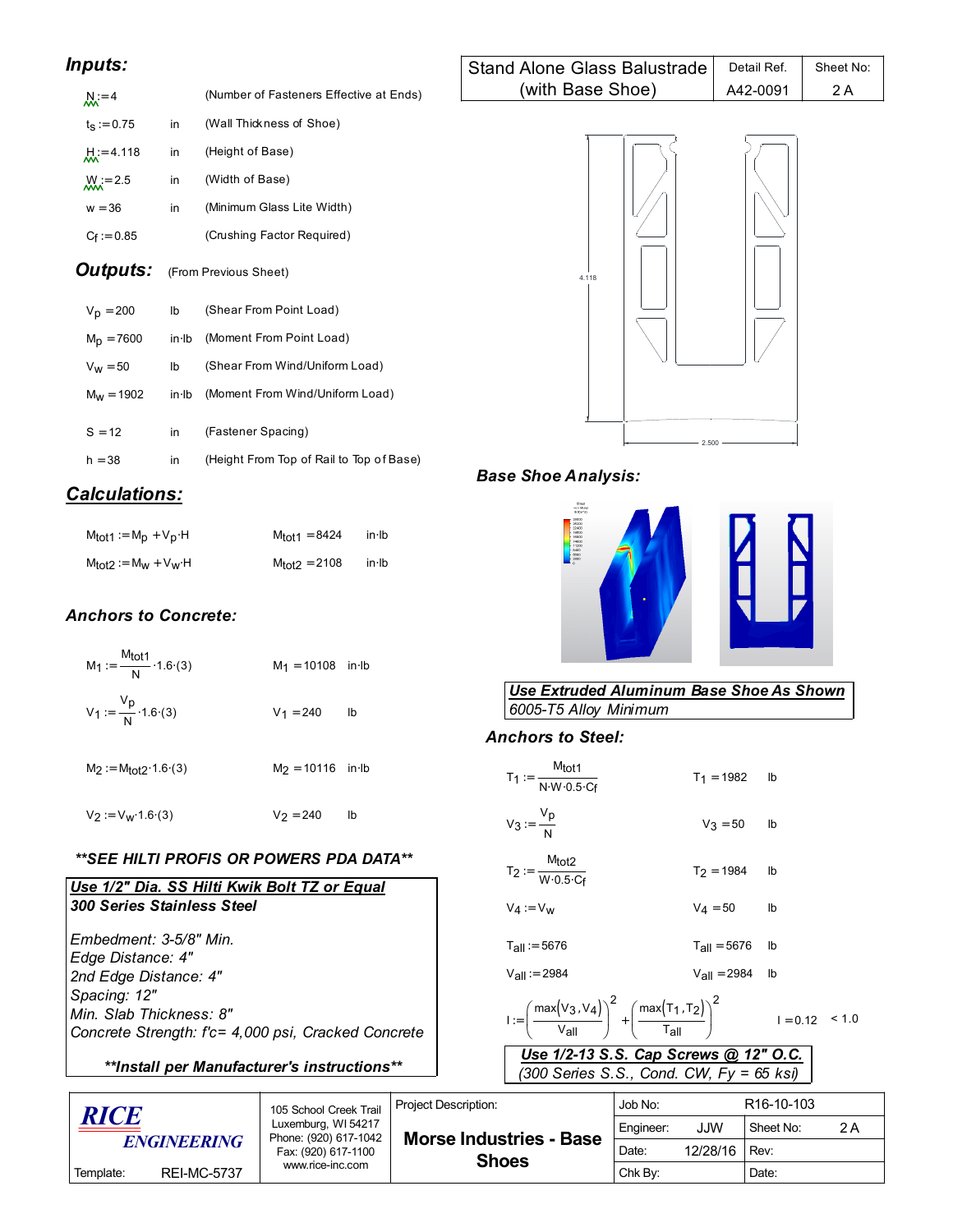

**Im** İ.

1

7/11/2017

Company: Specifier: Address: Phone I Fax: E-Mail:

### **Specifier's comments:**

 $\begin{array}{c} \hline \end{array}$ 

# **1 Input data**

| Anchor type and diameter:                                                                                                                                                                                                                                                                                         | Kwik Bolt TZ - SS 316 1/2 (3 1/4)                                                                            |                |
|-------------------------------------------------------------------------------------------------------------------------------------------------------------------------------------------------------------------------------------------------------------------------------------------------------------------|--------------------------------------------------------------------------------------------------------------|----------------|
| Effective embedment depth:                                                                                                                                                                                                                                                                                        | $h_{\text{ef}}$ = 3.250 in., $h_{\text{nom}}$ = 3.625 in.                                                    |                |
| Material:                                                                                                                                                                                                                                                                                                         | AISI 316                                                                                                     |                |
| <b>Evaluation Service Report:</b>                                                                                                                                                                                                                                                                                 | <b>ESR-1917</b>                                                                                              | <b>SAFESET</b> |
| <b>Issued I Valid:</b>                                                                                                                                                                                                                                                                                            | 6/1/2016   5/1/2017                                                                                          |                |
| Proof:                                                                                                                                                                                                                                                                                                            | Design method ACI 318 / AC193                                                                                |                |
| Stand-off installation:                                                                                                                                                                                                                                                                                           | $eb$ = 0.000 in. (no stand-off); t = 0.500 in.                                                               |                |
| Anchor plate:                                                                                                                                                                                                                                                                                                     | $I_x \times I_y \times t = 2.500$ in. x 26.000 in. x 0.500 in.; (Recommended plate thickness: not calculated |                |
| Profile:                                                                                                                                                                                                                                                                                                          | no profile                                                                                                   |                |
| Base material:                                                                                                                                                                                                                                                                                                    | cracked concrete, 4000, $f_c$ = 4000 psi; h = 8.000 in.                                                      |                |
| Reinforcement:                                                                                                                                                                                                                                                                                                    | tension: condition B, shear: condition B; no supplemental splitting reinforcement present                    |                |
|                                                                                                                                                                                                                                                                                                                   | edge reinforcement: none or < No. 4 bar                                                                      |                |
| $\bigcap_{i=1}^{n}$ . $\bigcup_{i=1}^{n}$ , $\bigcap_{i=1}^{n}$ , $\bigcap_{i=1}^{n}$ , $\bigcap_{i=1}^{n}$ , $\bigcap_{i=1}^{n}$ , $\bigcap_{i=1}^{n}$ , $\bigcap_{i=1}^{n}$ , $\bigcap_{i=1}^{n}$ , $\bigcap_{i=1}^{n}$ , $\bigcap_{i=1}^{n}$ , $\bigcap_{i=1}^{n}$ , $\bigcap_{i=1}^{n}$ , $\bigcap_{i=1}^{n}$ |                                                                                                              |                |

Page: Project:

Date:

Sub-Project I Pos. No.:

Seismic loads (cat. C, D, E, or F) no

## **Geometry [in.] & Loading [lb, in.lb]**



Input data and results must be checked for agreement with the existing conditions and for plausibility! PROFIS Anchor ( c ) 2003-2009 Hilti AG, FL-9494 Schaan Hilti is a registered Trademark of Hilti AG, Schaan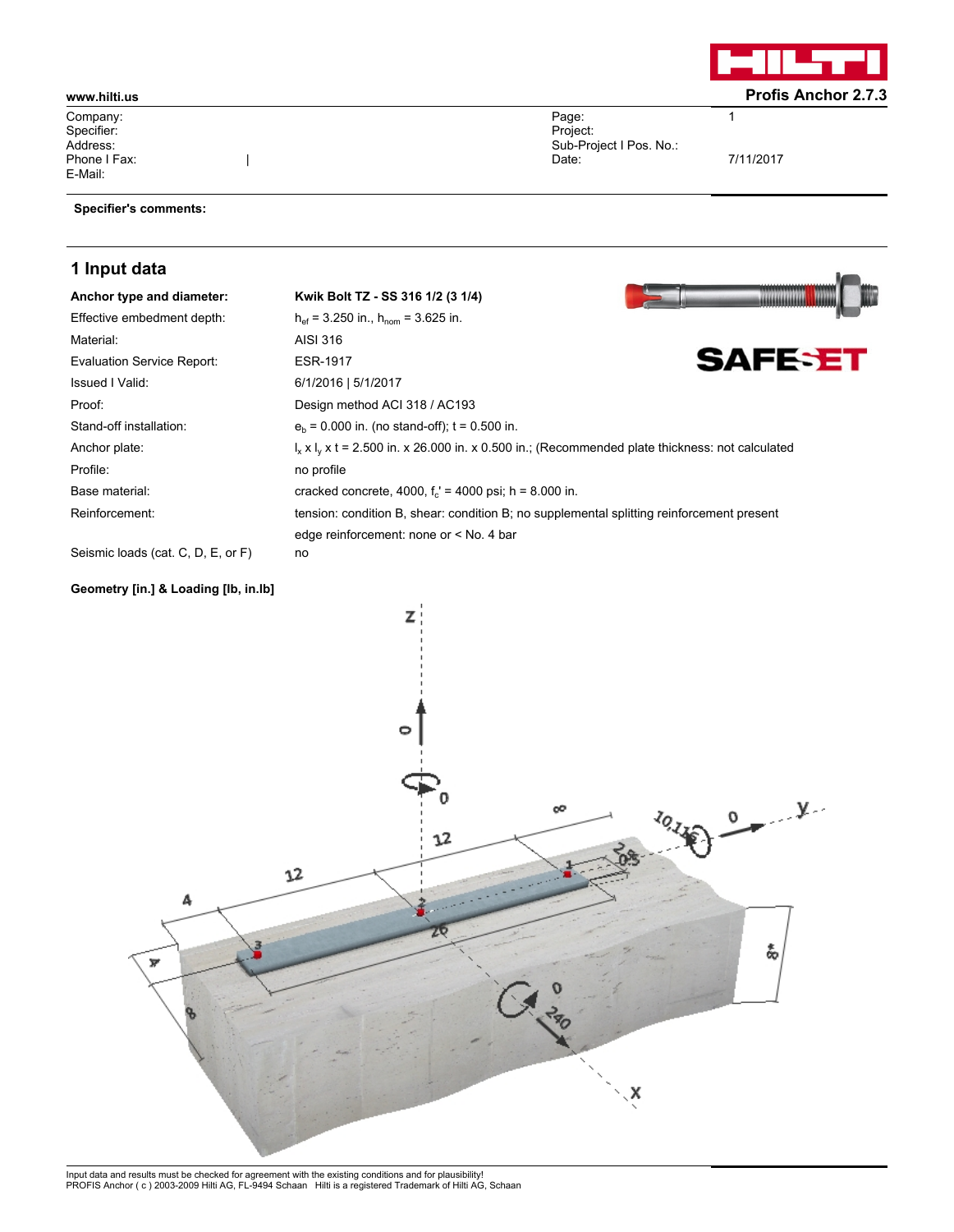

Company: Specifier: Address: Phone I Fax: E-Mail:

Page: Project: Sub-Project I Pos. No.: Date:

7/11/2017

2

# **2 Load case/Resulting anchor forces**

 $\begin{array}{c} \hline \end{array}$ 

Load case: Design loads

### **Anchor reactions [lb]**

Tension force: (+Tension, -Compression)

| Anchor                            | Tension force                                                 | Shear force | Shear force x | Shear force y |
|-----------------------------------|---------------------------------------------------------------|-------------|---------------|---------------|
|                                   | 2993                                                          | 80          | 80            |               |
| 2                                 | 2993                                                          | 80          | 80            |               |
| 3                                 | 2993                                                          | 80          | 80            |               |
| max. concrete compressive strain: |                                                               | $0.43$ [%o] |               |               |
| max. concrete compressive stress: |                                                               | 1867 [psi]  |               |               |
|                                   | resulting tension force in $(x/y)=(0.000/0.000)$ :            | 8978 [lb]   |               |               |
|                                   | resulting compression force in (x/y)=(1.127/0.000): 8978 [lb] |             |               |               |

# **3 Tension load**

|                              | Load $N_{\text{ua}}$ [lb] | Capacity $\phi N_n$ [lb] | Utilization $\beta_N = N_{\text{us}}/\phi N_n$ | <b>Status</b> |  |
|------------------------------|---------------------------|--------------------------|------------------------------------------------|---------------|--|
| Steel Strength*              | 2993                      | 8665                     | 35                                             | ΟK            |  |
| Pullout Strength*            | N/A                       | N/A                      | N/A                                            | N/A           |  |
| Concrete Breakout Strength** | 8978                      | 10263                    | 88                                             | ΟK            |  |

\* anchor having the highest loading \*\*anchor group (anchors in tension)

### **3.1 Steel Strength**

| $N_{\text{sa}}$ = ESR value                   | refer to ICC-ES ESR-1917 |
|-----------------------------------------------|--------------------------|
| $\phi$ N <sub>sa</sub> $\geq$ N <sub>ua</sub> | ACI 318-08 Eq. (D-1)     |

### **Variables**

| $A_{se,N}$ [in. <sup>2</sup> ] | $f_{\text{uta}}$ [psi] |
|--------------------------------|------------------------|
| 0.10                           | 115000                 |

## **Calculations**

| $\mathsf{N}_\mathsf{sa}\left[\mathsf{lb}\right]$ |  |
|--------------------------------------------------|--|
| 11554                                            |  |

### **Results**

| $N_{sa}$ [lb] | $\varphi$ steel | [Ib<br>$N_{sa}$<br>Φ | [Ib]<br>$N_{\text{ua}}$ |
|---------------|-----------------|----------------------|-------------------------|
| 1554          | 750             | 8665                 | 2993                    |

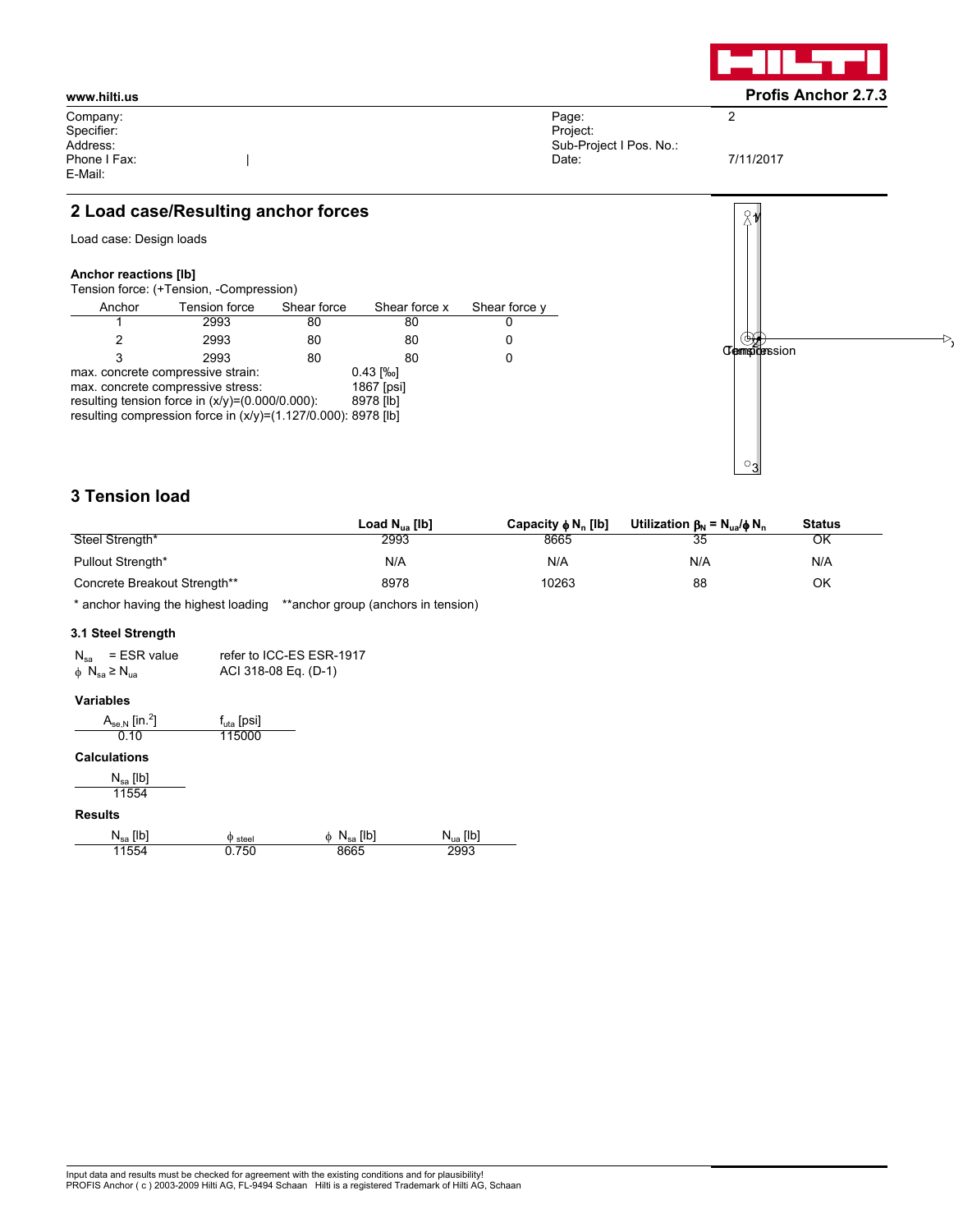

### **<www.hilti.us> Profis Anchor 2.7.3** Company: Specifier: Address: Phone I Fax: E-Mail:  $\begin{array}{c} \hline \end{array}$ Page: Project: Sub-Project I Pos. No.: Date: 3 7/11/2017

### **3.2 Concrete Breakout Strength**

|                                                | $N_{\text{cbg}} = \left(\frac{A_{\text{Nc}}}{A_{\text{Nso}}}\right) \psi_{\text{ec,N}} \psi_{\text{cd,N}} \psi_{\text{c,N}} \psi_{\text{cp,N}} N_{\text{b}}$                                                                                                                                                              | ACI 318-08 Eq. (D-5)  |
|------------------------------------------------|---------------------------------------------------------------------------------------------------------------------------------------------------------------------------------------------------------------------------------------------------------------------------------------------------------------------------|-----------------------|
| $\phi$ N <sub>cbq</sub> $\geq$ N <sub>ua</sub> |                                                                                                                                                                                                                                                                                                                           | ACI 318-08 Eq. (D-1)  |
| $A_{\mathsf{N}\mathsf{c}}$                     | see ACI 318-08, Part D.5.2.1, Fig. RD.5.2.1(b)<br>$A_{Nc0}$ = 9 $h_{\text{ef}}^2$                                                                                                                                                                                                                                         | ACI 318-08 Eq. (D-6)  |
|                                                |                                                                                                                                                                                                                                                                                                                           |                       |
|                                                | $\psi_{\text{ec,N}} = \left(\frac{1}{1 + \frac{2}{3} \frac{e_{\text{N}}}{h}}\right) \le 1.0$                                                                                                                                                                                                                              | ACI 318-08 Eq. (D-9)  |
|                                                | $\psi_{\text{ed,N}} = 0.7 + 0.3 \left( \frac{c_{a,\text{min}}}{1.5 h_{\text{ef}}} \right) \le 1.0$                                                                                                                                                                                                                        | ACI 318-08 Eq. (D-11) |
|                                                | $\begin{array}{ll} \displaystyle \psi_{\text{cp,N}} & \displaystyle = \text{MAX}\bigg( \frac{c_{\text{a,min}}}{c_{\text{ac}}}, \frac{1.5 h_{\text{ef}}}{c_{\text{ac}}} \bigg) \leq 1.0 \\ \displaystyle N_{\text{b}} & \displaystyle = k_{\text{c}} \, \lambda \, \sqrt{f_{\text{c}}} \, h_{\text{ef}}^{1.5} \end{array}$ | ACI 318-08 Eq. (D-13) |
|                                                |                                                                                                                                                                                                                                                                                                                           | ACI 318-08 Eq. (D-7)  |

### **Variables**

| $h_{ef}$ [in.]                      | $e_{c1,N}$ [in.]              | $e_{c2,N}$ [in.]            | $c_{a,min}$ [in.] | $\Psi$ c.N   |              |            |
|-------------------------------------|-------------------------------|-----------------------------|-------------------|--------------|--------------|------------|
| 3.250                               | 0.000                         | 0.000                       | 4.000             | 1.000        |              |            |
|                                     |                               |                             |                   |              |              |            |
| $c_{ac}$ [in.]                      | $k_{c}$                       | λ                           | $f_c$ [psi]       |              |              |            |
| 6.000                               | 17                            |                             | 4000              |              |              |            |
|                                     |                               |                             |                   |              |              |            |
| <b>Calculations</b>                 |                               |                             |                   |              |              |            |
| $A_{\text{Nc}}$ [in. <sup>2</sup> ] | $A_{Nc0}$ [in. <sup>2</sup> ] | $\Psi$ ec1, N               | $\Psi$ ec2, N     | $\Psi$ ed, N | $\Psi$ cp, N | $N_b$ [lb] |
| 251.83                              | 95.06                         | 1.000                       | 1.000             | 0.946        | 1.000        | 6299       |
| <b>Results</b>                      |                               |                             |                   |              |              |            |
| ALL FILT                            |                               | <b>CILT</b><br>$\mathbf{A}$ | <b>ALL FILT</b>   |              |              |            |

| $N_{cbg}$ [lb] | $\varphi$ concrete | $N_{cbg}$ [lb] | $N_{ua}$ [lb] |
|----------------|--------------------|----------------|---------------|
| 15789          | 0.650              | 10263          | 8978          |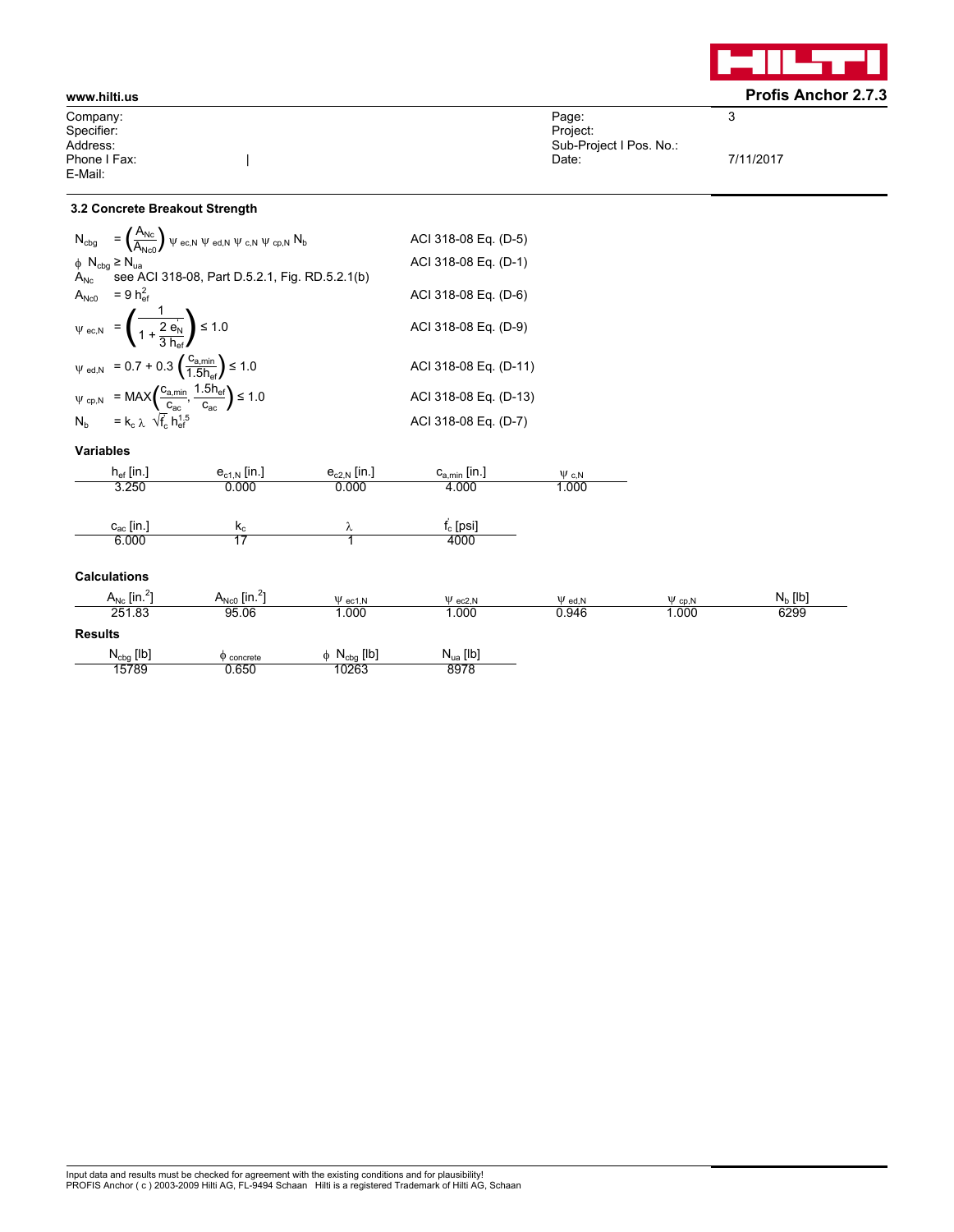

| www.hilti.us |                         | <b>Profis Anchor 2.7.3</b> |
|--------------|-------------------------|----------------------------|
| Company:     | Page:                   | ▵                          |
| Specifier:   | Project:                |                            |
| Address:     | Sub-Project I Pos. No.: |                            |
| Phone I Fax: | Date:                   | 7/11/2017                  |
| E-Mail:      |                         |                            |

# **4 Shear load**

|                                         | Load $V_{\text{ua}}$ [lb] | Capacity $\phi V_n$ [lb] | Utilization $\beta_V = V_{ua}/\phi V_n$ | <b>Status</b> |
|-----------------------------------------|---------------------------|--------------------------|-----------------------------------------|---------------|
| Steel Strength*                         | 80                        | 4472                     |                                         | ΟK            |
| Steel failure (with lever arm)*         | N/A                       | N/A                      | N/A                                     | N/A           |
| <b>Pryout Strength**</b>                | 240                       | 22105                    |                                         | ΟK            |
| Concrete edge failure in direction y-** | 240                       | 4248                     | 6                                       | ΟK            |

\* anchor having the highest loading \*\*anchor group (relevant anchors)

### **4.1 Steel Strength**

| $V_{sa}$                                         | $=$ ESR value | refer to ICC-ES ESR-1917 |
|--------------------------------------------------|---------------|--------------------------|
| $\phi$ V <sub>steel</sub> $\geq$ V <sub>ua</sub> |               | ACI 318-08 Eq. (D-2)     |

### **Variables**

| $A_{se,V}$ [in. <sup>2</sup> ]<br>0.10  | $f_{\text{uta}}$ [psi]<br>115000 |
|-----------------------------------------|----------------------------------|
| <b>Calculations</b>                     |                                  |
| $\mathsf{V}_{\mathsf{sa}}$ [lb]<br>6880 |                                  |
| <b>Results</b>                          |                                  |

| [Ib]<br>sa | steel<br>w | [Ib<br>⋒<br>১৫ | [lb<br>`ua |
|------------|------------|----------------|------------|
| 6881       |            |                | 80         |

### **4.2 Pryout Strength**

|                                                | $V_{cpg}$ = $k_{cp} \left[ \left( \frac{A_{Nc}}{A_{Nc}} \right) \psi$ ec.N $\psi$ ed.N $\psi$ c.N $\psi$ cp.N $N_b \right]$                     | ACI 318-08 Eq. (D-31) |
|------------------------------------------------|-------------------------------------------------------------------------------------------------------------------------------------------------|-----------------------|
| $\phi$ V <sub>cpg</sub> $\geq$ V <sub>ua</sub> |                                                                                                                                                 | ACI 318-08 Eq. (D-2)  |
|                                                | $A_{Nc}$ see ACI 318-08, Part D.5.2.1, Fig. RD.5.2.1(b)                                                                                         |                       |
|                                                | $A_{Nc0}$ = 9 $h_{\text{ef}}^2$                                                                                                                 | ACI 318-08 Eq. (D-6)  |
|                                                | $\psi_{\text{ec,N}} = \left(\frac{1}{1 + \frac{2}{3} \frac{e_{\text{N}}}{h}}\right) \le 1.0$                                                    | ACI 318-08 Eq. (D-9)  |
|                                                | $\psi_{\text{ed,N}} = 0.7 + 0.3 \left( \frac{c_{a,\text{min}}}{1.5 h_{\text{eff}}} \right) \le 1.0$                                             | ACI 318-08 Eq. (D-11) |
|                                                | $\psi_{cp,N}$ = MAX $\left(\frac{c_{a,min}}{c_{ac}}, \frac{1.5h_{ef}}{c_{ac}}\right) \le 1.0$<br>$N_b$ = $k_c \lambda \sqrt{t'_c} h_{ef}^{1.5}$ | ACI 318-08 Eq. (D-13) |
|                                                |                                                                                                                                                 | ACI 318-08 Eq. (D-7)  |

**Variables**

| $k_{cp}$                     | $h_{ef}$ [in.]                | $e_{c1,N}$ [in.]             | $e_{c2,N}$ [in.] | $c_{a,min}$ [in.] |              |            |
|------------------------------|-------------------------------|------------------------------|------------------|-------------------|--------------|------------|
| 2                            | 3.250                         | 0.000                        | 0.000            | 4.000             |              |            |
|                              |                               |                              |                  |                   |              |            |
| $\Psi$ c.N                   | $c_{ac}$ [in.]                | $k_c$                        | λ                | $f_c$ [psi]       |              |            |
| 1.000                        | 6.000                         | 17                           |                  | 4000              |              |            |
|                              |                               |                              |                  |                   |              |            |
| <b>Calculations</b>          |                               |                              |                  |                   |              |            |
| $A_{Nc}$ [in. <sup>2</sup> ] | $A_{Nc0}$ [in. <sup>2</sup> ] | $\Psi$ ec1, N                | $\Psi$ ec2, N    | $\Psi$ ed, N      | $\Psi$ cp, N | $N_b$ [lb] |
| 251.83                       | 95.06                         | 1.000                        | 1.000            | 0.946             | 1.000        | 6299       |
| <b>Results</b>               |                               |                              |                  |                   |              |            |
| $V_{cpg}$ [lb]               | $\Phi$ concrete               | $\phi$ V <sub>cpg</sub> [lb] | $V_{ua}$ [lb]    |                   |              |            |
| 31578                        | 0.700                         | 22105                        | 240              |                   |              |            |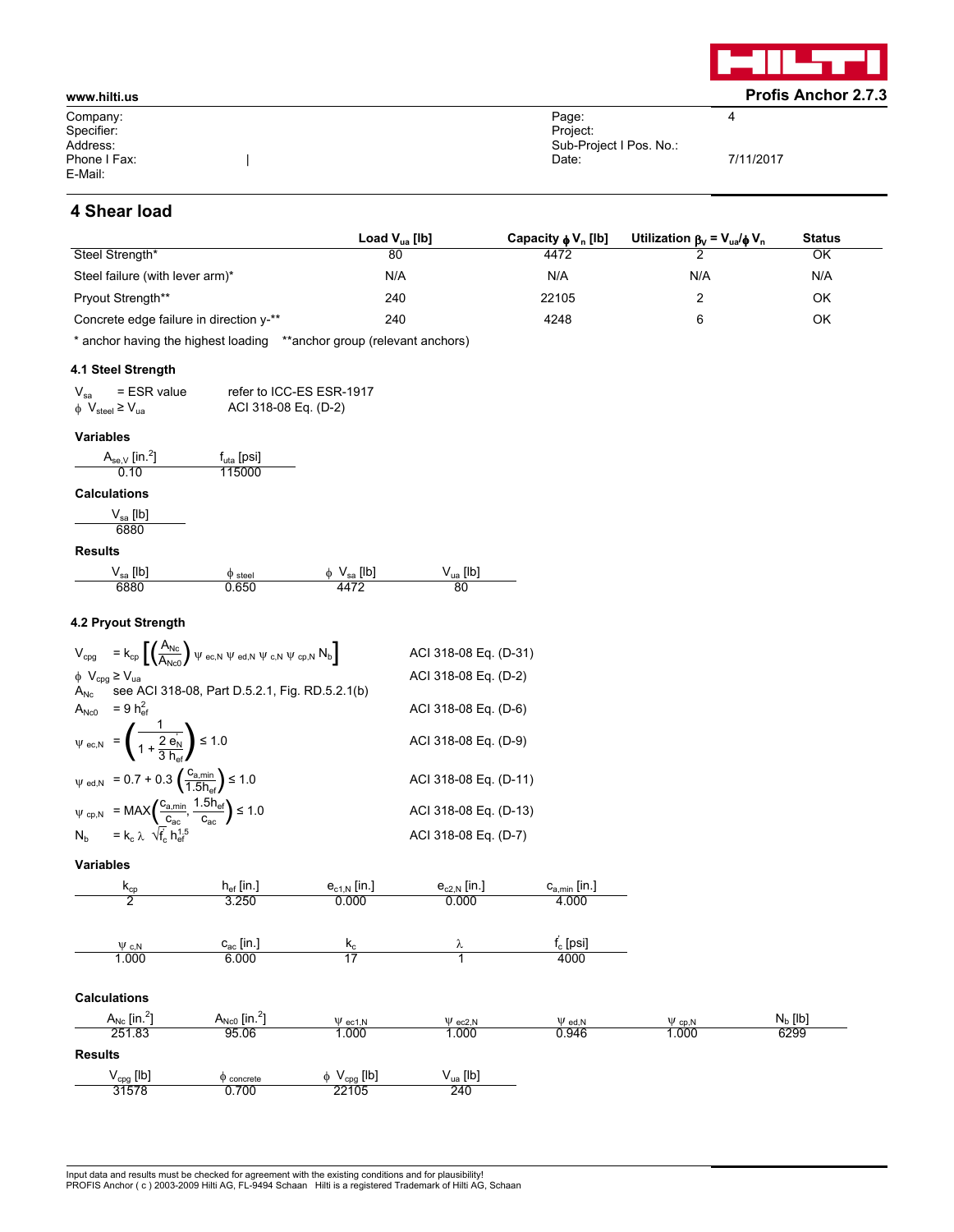

| Company:     | Page:                   | ∽         |
|--------------|-------------------------|-----------|
| Specifier:   | Project:                |           |
| Address:     | Sub-Project I Pos. No.: |           |
| Phone I Fax: | Date:                   | 7/11/2017 |
| E-Mail:      |                         |           |

### **4.3 Concrete edge failure in direction y-**

|                              | $V_{\text{cbg}} = \left(\frac{A_{\text{Vc}}}{A_{\text{Vco}}}\right) \psi_{\text{ec,V}} \psi_{\text{ed,V}} \psi_{\text{c,V}} \psi_{\text{h,V}} \psi_{\text{parallel,V}} V_{\text{b}}$ | ACI 318-08 Eq. (D-22) |
|------------------------------|--------------------------------------------------------------------------------------------------------------------------------------------------------------------------------------|-----------------------|
| $\phi$ $V_{cbg} \geq V_{ua}$ | $A_{Vc}$ see ACI 318-08, Part D.6.2.1, Fig. RD.6.2.1(b)                                                                                                                              | ACI 318-08 Eq. (D-2)  |
|                              | $A_{Vc0}$ = 4.5 $c_{a1}^2$                                                                                                                                                           | ACI 318-08 Eq. (D-23) |
|                              | $\psi_{\text{ec,V}} = \left(\frac{1}{1 + \frac{2e_v}{3e}}\right) \le 1.0$                                                                                                            | ACI 318-08 Eq. (D-26) |
|                              | $\psi_{\text{ed,V}} = 0.7 + 0.3 \left( \frac{c_{a2}}{1.5 c_{a1}} \right) \le 1.0$                                                                                                    | ACI 318-08 Eq. (D-28) |
|                              | $\psi_{h,V} = \sqrt{\frac{1.5c_{a1}}{h_a}} \ge 1.0$                                                                                                                                  | ACI 318-08 Eq. (D-29) |
|                              | $V_b$ = $\left(7 \left(\frac{I_e}{d_o}\right)^{0.2} \sqrt{d_a}\right) \lambda \sqrt{f_c} c_{a1}^{1.5}$                                                                               | ACI 318-08 Eq. (D-24) |

**Variables**

| $c_{a1}$ [in.] | $c_{a2}$ [in.] | $e_{cV}$ [in.] | $\Psi$ c.V  | $h_a$ [in.]        |
|----------------|----------------|----------------|-------------|--------------------|
| 4.000          | 4.000          | 0.000          | 1.000       | 8.000              |
|                |                |                |             |                    |
| $I_e$ [in.]    | Λ              | $d_a$ [in.]    | $f_c$ [psi] | $\Psi$ parallel, V |
| 3.250          | .000           | 0.500          | 4000        | 2.000              |

### **Calculations**

| $A_{\text{Vc}}$ [in. <sup>2</sup> ] | $A_{\text{Vc0}}$ [in. <sup>2</sup> ] | $\Psi$ ec.V         | $\Psi$ ed.V   | $\Psi$ <sub>h.V</sub> | $\mathsf{V}_{\mathsf{b}}\left[\mathsf{I}\mathsf{b}\right]$ |
|-------------------------------------|--------------------------------------|---------------------|---------------|-----------------------|------------------------------------------------------------|
| 60.00                               | 72.00                                | .000                | .000          | 1.000                 | 3642                                                       |
| <b>Results</b>                      |                                      |                     |               |                       |                                                            |
| $V_{cbg}$ [lb]                      | concrete                             | $V_{cbg}$ [lb]<br>Φ | $V_{ua}$ [lb] |                       |                                                            |
| 6069                                | 0.700                                | 4248                | 240           |                       |                                                            |

## **5 Combined tension and shear loads**

| ÞΝ             | IJ٧  |      | <b>[%]</b><br>Utilization<br>$B_N$ $V$ | Status |
|----------------|------|------|----------------------------------------|--------|
| 07E<br>J.O / J | .056 | .000 |                                        | OK     |

 $\beta_{\text{NV}} = (\beta_{\text{N}} + \beta_{\text{V}}) / 1.2 \leq 1$ 

## **6 Warnings**

- The anchor design methods in PROFIS Anchor require rigid anchor plates per current regulations (ETAG 001/Annex C, EOTA TR029, etc.). This means load re-distribution on the anchors due to elastic deformations of the anchor plate are not considered - the anchor plate is assumed to be sufficiently stiff, in order not to be deformed when subjected to the design loading. PROFIS Anchor calculates the minimum required anchor plate thickness with FEM to limit the stress of the anchor plate based on the assumptions explained above. The proof if the rigid base plate assumption is valid is not carried out by PROFIS Anchor. Input data and results must be checked for agreement with the existing conditions and for plausibility!
- Condition A applies when supplementary reinforcement is used. The Φ factor is increased for non-steel Design Strengths except Pullout Strength and Pryout strength. Condition B applies when supplementary reinforcement is not used and for Pullout Strength and Pryout Strength. Refer to your local standard.
- Refer to the manufacturer's product literature for cleaning and installation instructions.
- Checking the transfer of loads into the base material and the shear resistance are required in accordance with ACI 318 or the relevant standard!

# **Fastening meets the design criteria!**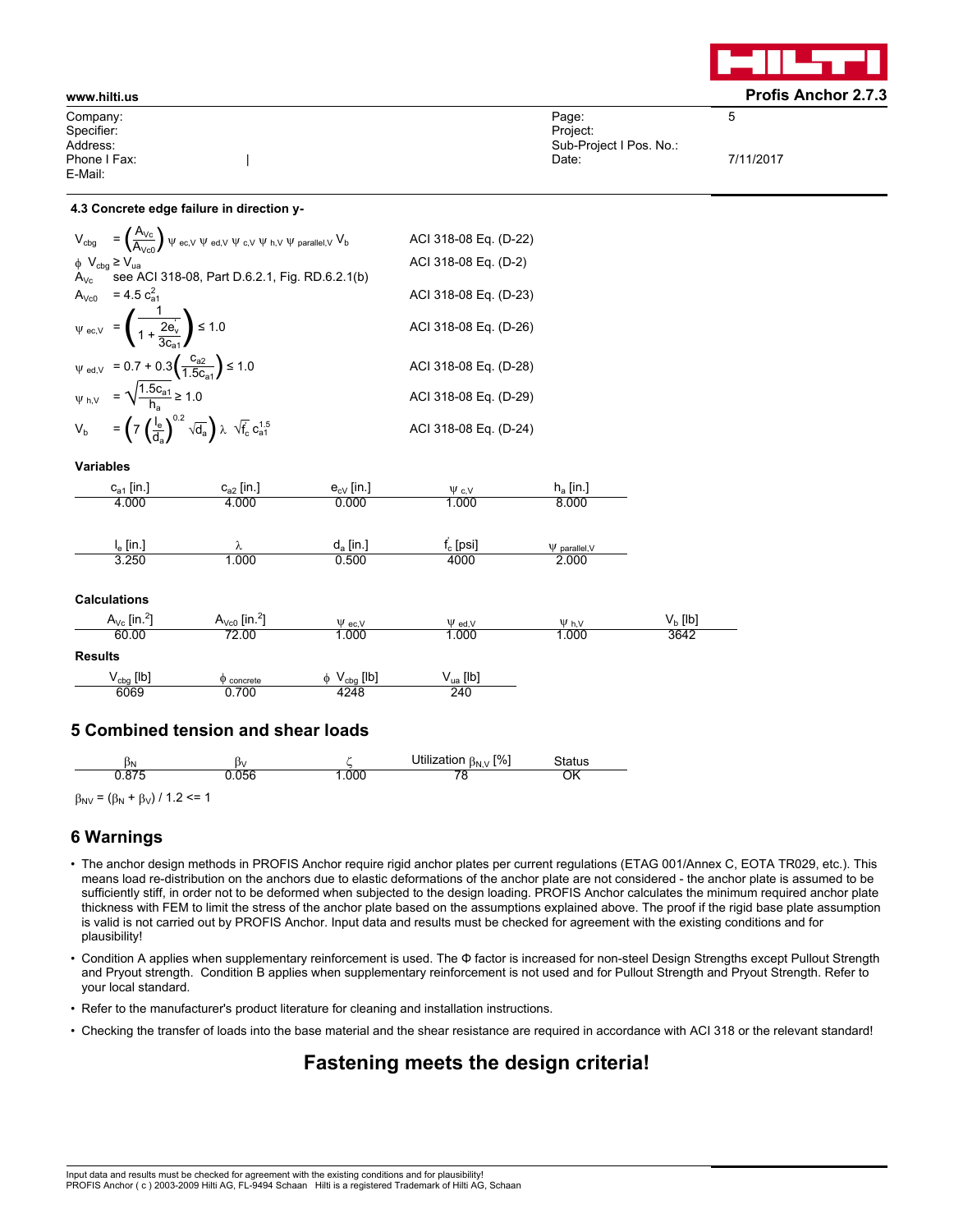

Company: Specifier: Address: Phone I Fax: E-Mail:

Page: Project: Sub-Project I Pos. No.: Date:

7/11/2017

6

# **7 Installation data**

Anchor plate, steel: -<br>
Profile: no profile<br>
Profile: no profile<br>
Anchor type and diameter: Kwik Bolt TZ - SS 316 1/2 (3 1/4)<br>
Installation torque: 480.001 in.lb Hole diameter in the fixture:  $d_f = 0.563$  in.<br>Plate thickness (input): 0.500 in. Plate thickness (input): 0.500 in.<br>
Recommended plate thickness: not calculated Minimum thickness of the base material: 4.000 in.<br>
Minimum thickness of the base material: 8 Drilling method: Hammer drilled Cleaning: Manual cleaning of the drilled hole according to instructions for use is required.

|

Installation torque: 480.001 in.lb Hole diameter in the base material: 0.500 in. Minimum thickness of the base material: 8.000 in.

### **7.1 Recommended accessories**

| Drilling                                                                                                                                                                                 | Cleaning                                                                                                                                                                                                                                         | Setting                                                                               |
|------------------------------------------------------------------------------------------------------------------------------------------------------------------------------------------|--------------------------------------------------------------------------------------------------------------------------------------------------------------------------------------------------------------------------------------------------|---------------------------------------------------------------------------------------|
| · Suitable Rotary Hammer<br>• Properly sized drill bit                                                                                                                                   | • Manual blow-out pump                                                                                                                                                                                                                           | · Torque controlled cordless impact tool (Hilti<br>Safeset System)<br>• Torque wrench |
|                                                                                                                                                                                          | $\blacktriangle^y$                                                                                                                                                                                                                               | • Hammer                                                                              |
|                                                                                                                                                                                          | .250250                                                                                                                                                                                                                                          |                                                                                       |
|                                                                                                                                                                                          | $rac{1}{2}$<br>$\Phi_T$                                                                                                                                                                                                                          |                                                                                       |
|                                                                                                                                                                                          | 13.000<br>12.000                                                                                                                                                                                                                                 |                                                                                       |
|                                                                                                                                                                                          | $\mathbb{O}_{2}$<br>$\mathbf{F}_{\mathsf{X}}$                                                                                                                                                                                                    |                                                                                       |
|                                                                                                                                                                                          | 12.000<br>13.000                                                                                                                                                                                                                                 |                                                                                       |
| <b>Coordinates Anchor in.</b>                                                                                                                                                            | g,<br>$\sqrt{3}$<br>250250                                                                                                                                                                                                                       |                                                                                       |
| Anchor<br>$\mathbf{C}_{\text{-x}}$<br>$\pmb{\mathsf{x}}$<br>y<br>0.000<br>12.000<br>4.000<br>1<br>$\overline{\mathbf{c}}$<br>4.000<br>0.000<br>0.000<br>3<br>$-12.000$<br>4.000<br>0.000 | $\frac{c_{y}}{28.000}$<br>$\mathbf{c}_{\mathbf{+x}}$<br>$c_{\frac{1}{2}}$<br>$\overline{\phantom{a}}$<br>$\overline{\phantom{a}}$<br>16.000<br>$\overline{\phantom{a}}$<br>$\overline{a}$<br>4.000<br>$\overline{\phantom{a}}$<br>$\overline{a}$ |                                                                                       |

Input data and results must be checked for agreement with the existing conditions and for plausibility! PROFIS Anchor ( c ) 2003-2009 Hilti AG, FL-9494 Schaan Hilti is a registered Trademark of Hilti AG, Schaan